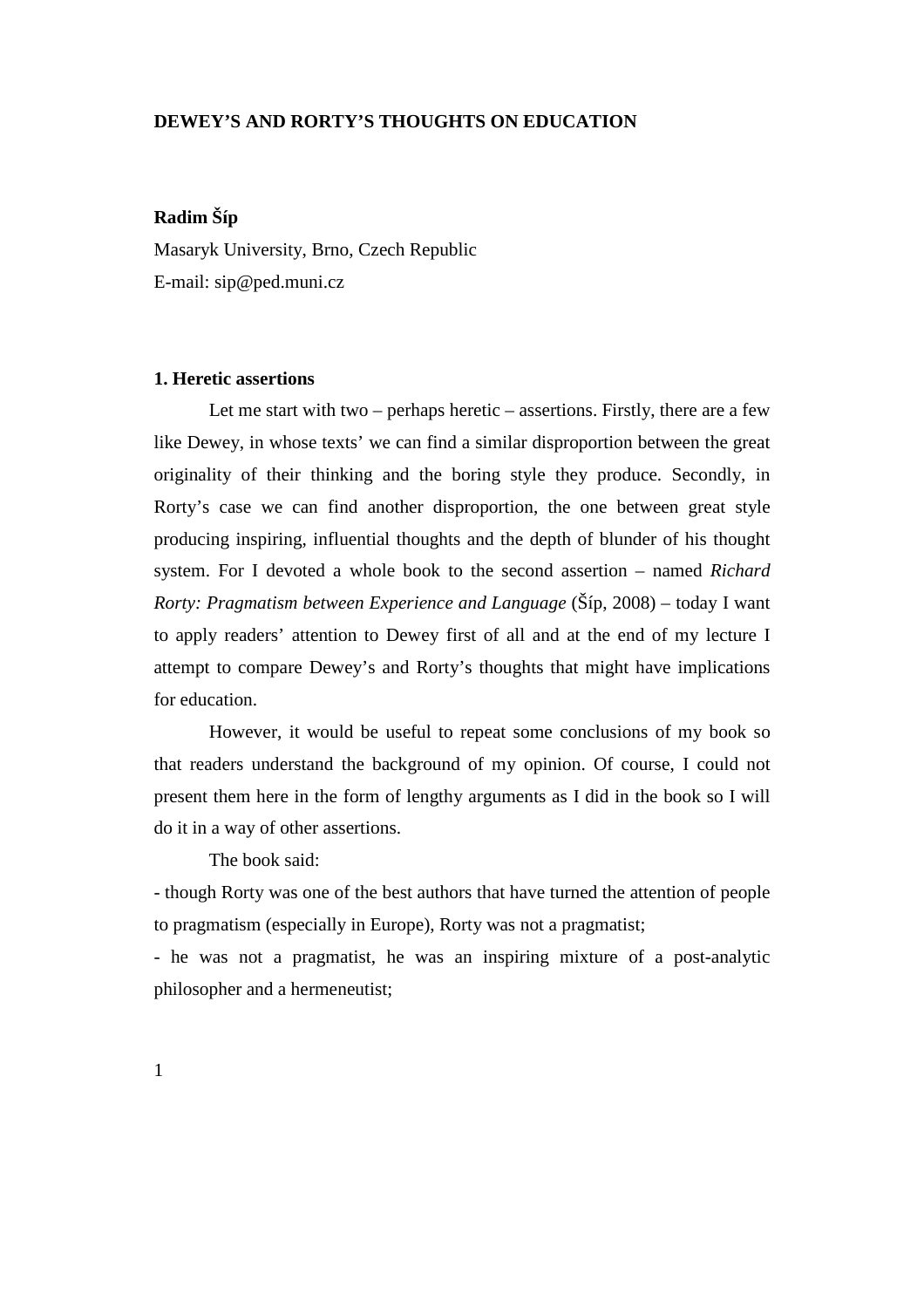- he was not a pragmatist because he transformed the central term of pragmatism "experience" into mere "language"; he did it because he thought "experience is opaque and [therefore unusable term" as Sellars, Davidson, Brandom and others did;

- "experience" is an opaque term indeed, nonetheless, it is very useful;

- for if we narrow the term "experience" into mere "language" we separate what could be expressed from its motivating background; it means actions from compulsions, reasons from causes, thinking from conditions etc.;

- if we do it we deprive – as Rorty did – our understanding of what pragmatists call "troublous (or problematic) situation" and thus deprive intelligent power needed for its solution;

- this shift had its roots in a wide tradition that we can trace back to the 19th century and which found it's great expression in the strong philosophical schools of the 20th century – in the analytic school as well as in phenomenology and hermeneutics;

- in the book, I try to support it with evidence by close analysis of the cash value of Rorty's thoughts;

- by the analysis, in the last chapter of the book I show that strict distinction between the public and the private sphere is based on the invalid understanding of experience and I also show that it causes more trouble than it solves – in other words, I show that Rorty's thoughts in their whole are un-pragmatic.

#### **2. The separate things versus transactions**

 The base of Dewey's system has received many different versions in accordance with the problems that were cardinal for Dewey at a given time. However, the differences we found in texts from *Democracy and Education* (cf.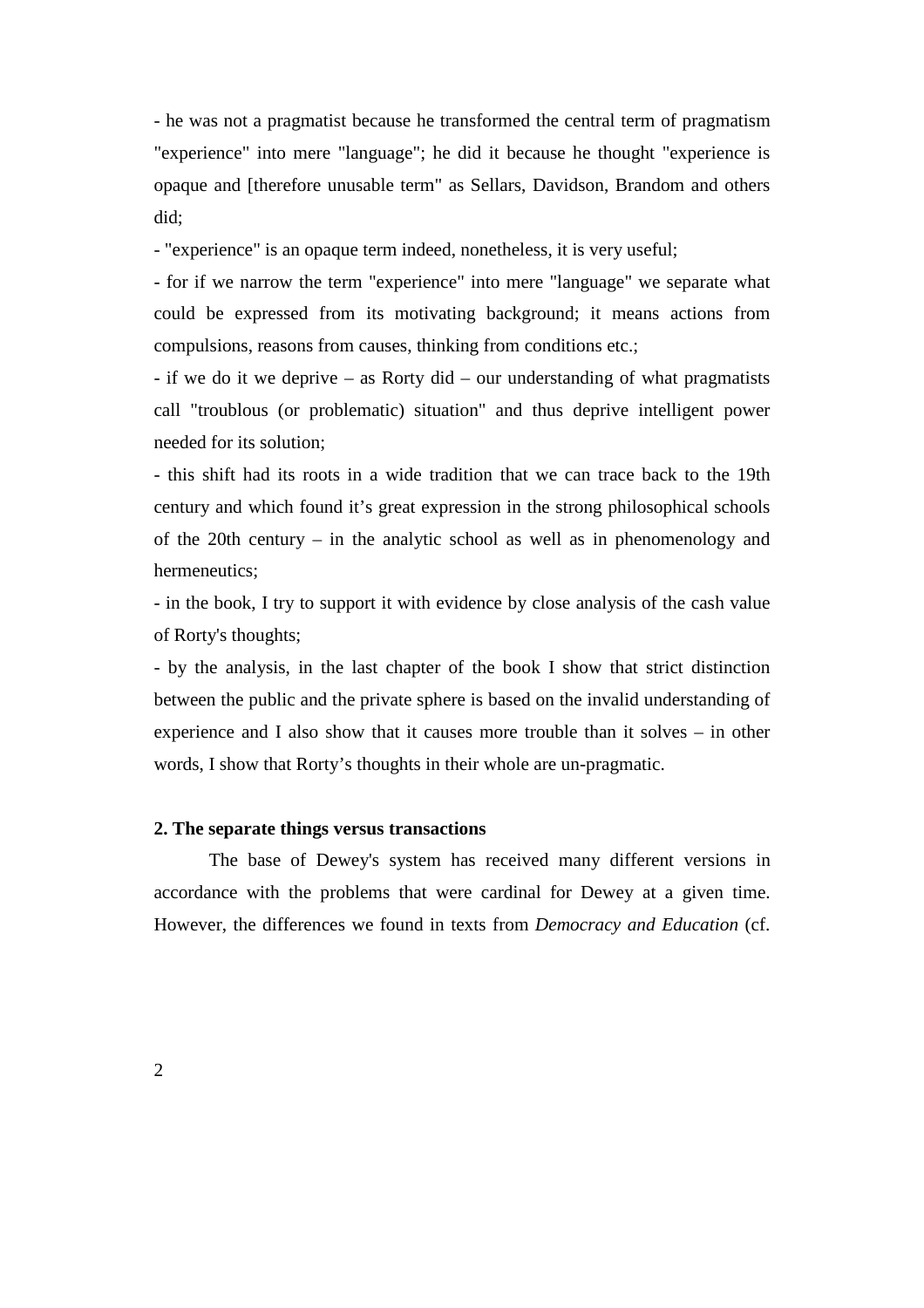mw.9)<sup>1</sup>, through *Experience and Nature* (cf. lw.1), to *Art as Experience* (cf. lw.10)*,* to *Logic: The Theory of Inquiry* (cf. lw.12) were slight and unimportant. The core was steady.

 Dewey structured the base of the works around two "substances" – organism and environment. According to him, only because of a peculiar reason can we differentiate that we need clearer understanding of situations in which we occur to be. In fact, there is no organism beyond or out of environment and environment can be understood only as the aggregate of things (organisms as well as their relations and conditions that they create). Actually, we could not call them "substances" (Which I did above, but with quotation marks being in lack of more appropriated term). Perhaps we could use the term "aspects" – so the structure is organized around two aspects. However, this would not be useful unless we changed the traditional basic picture that structures the conception of our world.

 In the 2007 Szeged lecture, later published under name *John Dewey's Tentative Metaphysics* (see Šíp, 2007); I called the pictures structuring our world "myth". At that time, employing the word aroused displeasure in the audience. The reason might be that my critics protected the word for meanings that insinuate stepping over limits of the rational discourse. However, there is still a strong link between non-rational and rational and thus using the term we could stay in the area of philosophy. A picture (a myth) influences our grasp of the world and thus determines what we understand to be basic principles of the true knowledge and the true or valid ways of acquirement of the knowledge.

 $\overline{a}$ 

<sup>&</sup>lt;sup>1</sup> Hereafter I refer to Dewey's *The Collected Works* in the standardized way without mentioning Dewey's name, because the way of reference (for example: lw.3.134) signalizes the reference to *The Collected Works of John Dewey*.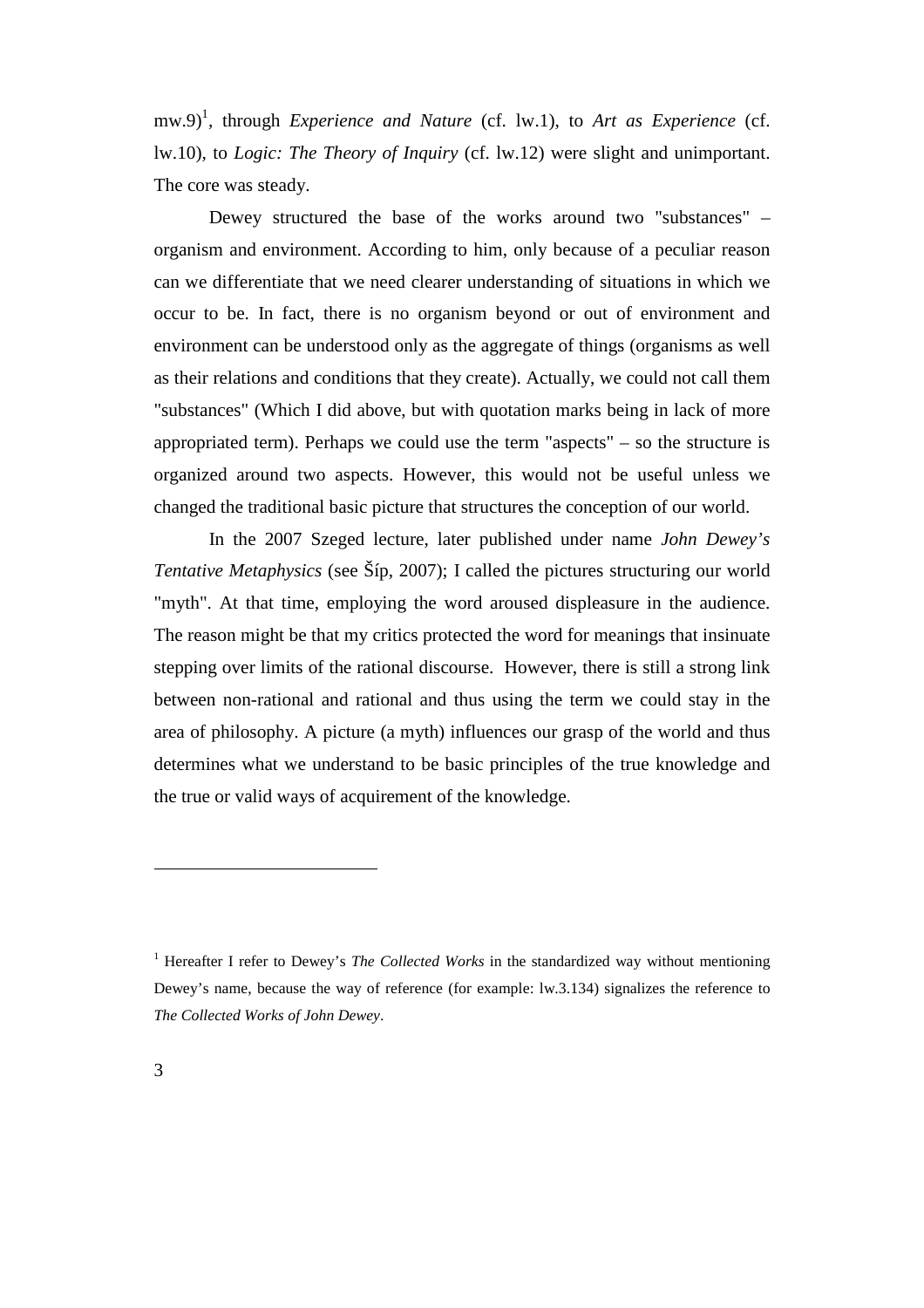If we see the world through the picture typical of our Occidental tradition<sup>2</sup>, we live in the world where everything is intrinsically separated from other things – chairs from tables and people and rooms and plates and books, reasons from causes, conditions, predispositions, volition etc. Relations between the separated things (hereafter I call them "the separates") are actualizations of possibilities that are coded in the core of the separates in its substance. Substance is stable and given by purpose of its final cause. That means the separates create relations only because of prescriptions that characterized them in advance  $-$  i. e. before the things are, in an out-of-time state. Here I use the vocabulary of Aristotle for it is popular and well known, but I could use the vocabularies of atomists as well as of Plato or of Hobbes and of others. In this sense, the majority of our tradition – in spite of its deep differences – share the picture of the separate things, the separate substances. We find exceptions only among those that view the world as a hierarchical organized manifestation of one thing – for example, Leibniz or Jonathan Edwards or Hegel. Of course, we could also interpret the works of Plato, Aristotle, or Aquinas in this way. Still, the reception of their works has its own history, the history of the picture structuring our grasp of the world as an assemblage of the separate things.

 If we see the world through the picture of Hegelianism naturalized by Darwinian evolutionism that is the starting point for the fledged Dewey, we see relations and aspects of continual process of transactions everywhere in which we can stabilize any "substance" only by accent on some of the transactions at the expense of others. We would be in the permanent deficiency of appropriate terms because we would have internalized propensity to see the words of language as a system of signs that primarily denote the separates. Therefore, we are often seen as mentally weakened, because our words attempt to denote relations,

 $\overline{a}$ 

<sup>&</sup>lt;sup>2</sup> Hereafter I call it "the first picture" and the pragmatic view "the second picture".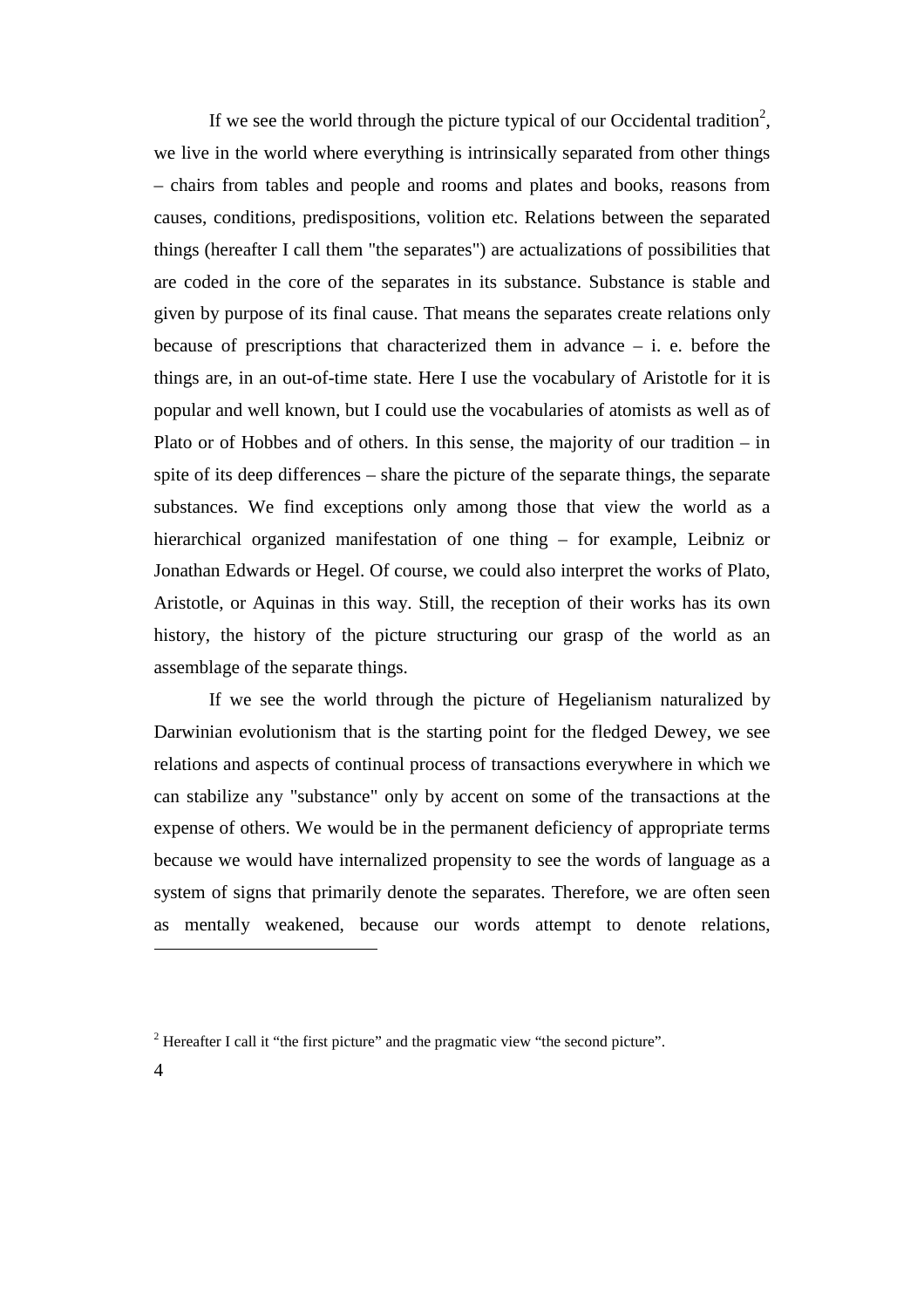transactions, continuities and thus they lose their stability and identity that the people obsessed by the above mentioned picture expect. Moreover, from their point of view, we are not only mentally weakened, but also completely irrational since we are urged to challenge "fundamental logical laws" – the law of identity, the law of non-contradiction, or the law of excluded middle. We challenge them for they are based on the picture of easy separability of things. On the contrary, we attempt to define something which, in his 2008 Brno lecture, Scott L. Pratt called – examining the social dimensions of Peirce's logic – "boundary identities". Of course, we use the laws of logic; nonetheless, we refuse to see means for determining fixed reality in them. We use them as the useful instruments for distinguishing aspects of continuities that we need in order to behave intelligently, which means in Deweyan terms the wording to solve problems. For people of the first picture we are therefore irrational and they label us by the mocking tag "postthinkers".

 If we want to understand Dewey, his philosophy of education, or the general pragmatist's position appropriately, we should employ our imagination and do our best to fancy the second picture and the life that we could behold if we could see the world from the second picture's point of view.

#### **3. The unifying effort of the 1890s**

 Dewey's transition from the University of Michigan to the University of Chicago intensifies his effort of finding the way out of Hegelian idealism. He wanted to preserve the Hegelian accent on the unity of the whole existence and at the same time, to clear away the dichotomy between the absolute and the partial consciousness or – in Dewey's vocabulary from his Hegelian phase – between the universal and the individual self (for this see for example ew.1.142). Up to that time, his effort had been uncertain; however, from 1894 further he wrote and published the series of articles in which he found his voice. As Jay Martin notices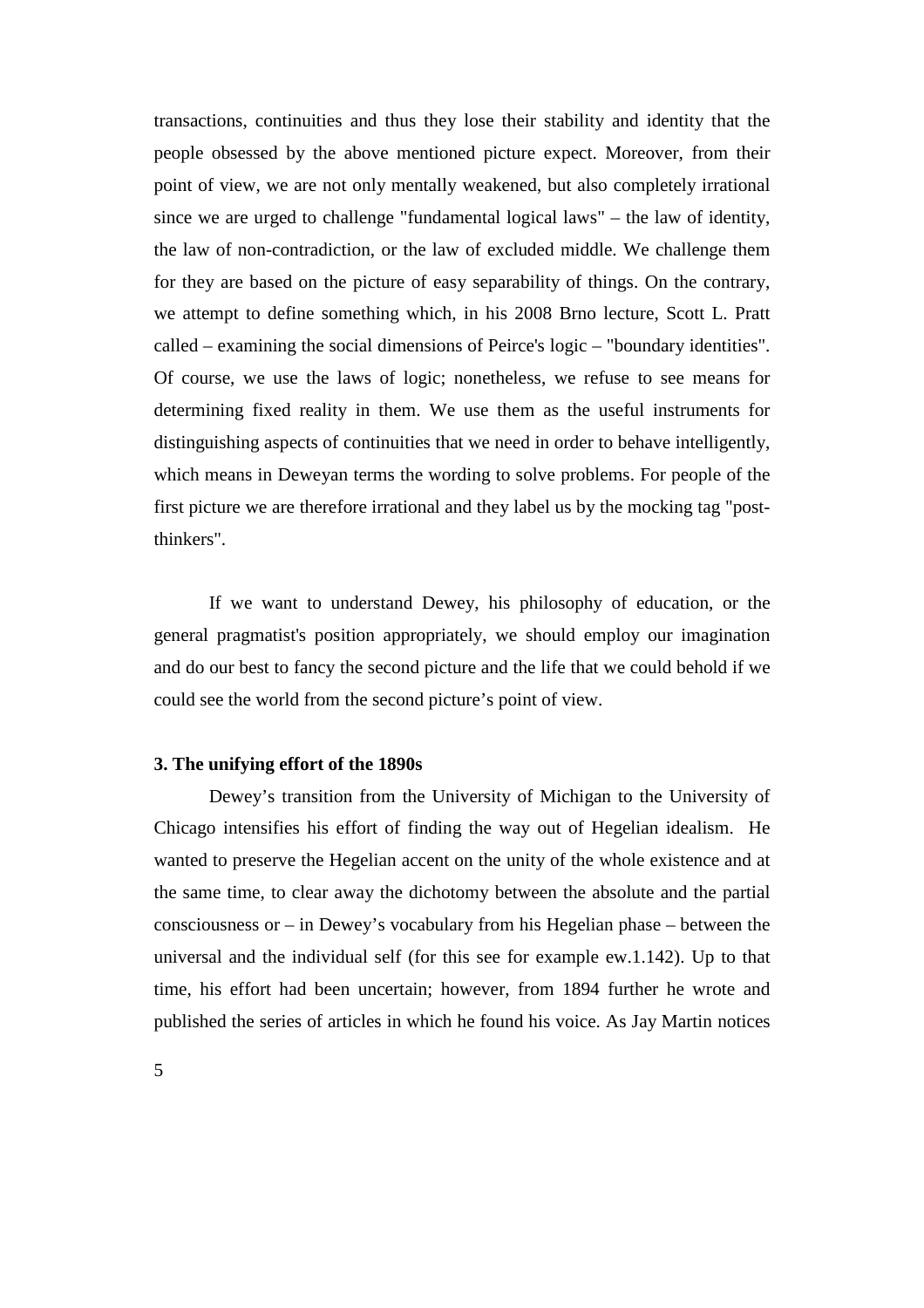in *The Education of John Dewey,* a thread that keeps the articles together was "a concept of logic as a theory of inquiry" (Martin, 187).

 The psychological article, *The Reflex Arc Concept in Psychology*  (ew.5.97–110), published in 1896, outlined the new unifying conception of the mind. In the article *Interest in Relation to Training of the Will* (1896) (ew.5.114– 151), he offered the same unifying principle for education. This hunger for a complete picture is what we should esteem for most of all, since the result of the hunger shed light on our reality in the way, which is appropriate to the time of "reflexive modernity" being depicted by contemporary sociologists like Ulrich Beck, Roland Robertson and others. The instrument Dewey gave us to our disposal for an analytical grasp of our world has great paradoxical potency. On the one side, his depiction of experience – or precisely the net of relations or of transactions – we can and should see as total unity. On the other side, the whole paradoxically enables us to see unlimited variabilities.

 In the first of the mentioned articles, Dewey tries to set the classical dualisms of sensations and ideas or of "peripheral and central structures and functions" or "stimulus and response" aside and tries to replace them with the picture of "psychical unity" of the mind that emerges in the *logical consequence of actions.* In this picture the mind is a "circuit of conjoint activities" (as he called it later in his *Democracy and Education* – see mw.9.334) that has its meaning in it's unity. He calls the circuit "the reflex arc" or "the adjustive arc" and in this circuit, he sees the process of interchanges between organism and environment that later he will term transactions (see first of all lw.12.370–372). Thanks to these transactions, an individual can not only start to act and think, but can find the appropriate answer or intelligent behavior. To say in other words, Dewey tried to see the human being and its surroundings as two aspects of one "reality" and thus to see our traditional effort dividing what affects us and what we do with these affections as a completely false approach.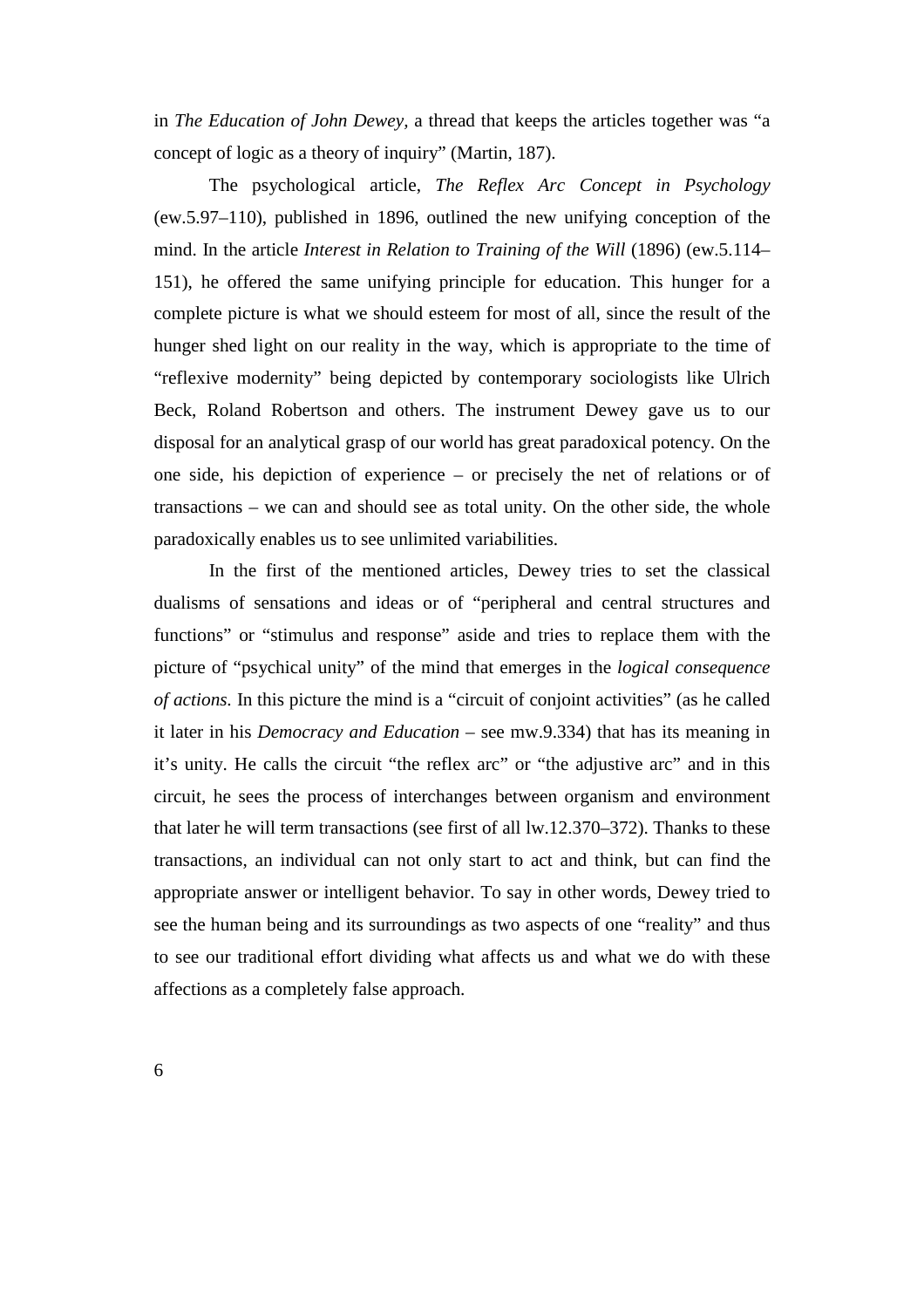He proceeds in the second article with the same surprising manner. In the theories of education of that time, he finds emphasis either on interests or on attention, in another version – either on emotional or on intellectual life. He sees this as a serious misunderstanding of the child's nature. Again, interests are closely related with emotions, those with attention that are closely related to intellectual powers – everything is only an aspect that create a unified organic choice of a whole organism, and thus this organism is tightly in contact with its environment because the environment is the source of emerging interests, emotions, and needs to focus attention and to think. What is important in fact is the growth of an organism. If we transpose this post-Darwinian picture into education, we can understand Dewey much more easily when he asserts that a child has an inner need to develop, to realize its intrinsic potential in an extrinsic arena of the classroom (cf. ew.5145). Again, the need does not lead a child to wholly individualistic goals because developments are to be finished just in society. To put it in a slogan, Dewey was not *child*-centered, but *society*-centered. (Martin, 199)

 To trace this fierce urge for finding unity back to its roots, we should look back as far as 1894. Starting this year, Dewey was a frequent guest of Jane Addams' and Ellen Gates Starr's Hull House (see for example Addams, 139) – the well-known settlement house where both of the founders tried to create a new transnational space. Here, people could develop, transform and reconstruct their identities to be able to live in a multinational, fast city as Chicago was at that time. Dewey gave many of his lectures there (as well as Tomas Garrigue Masaryk, by the way). In one of his personal discourses with Jane Addams taking place in the first year of their acquaintance, he found a new way to reconstruct his overly theoretical and – maybe overly rationalistic – Hegelian background. Speaking about antagonism, Miss Addams said: *"Antagonism never lies in the objective differences, which they grow into unity if left alone, but arise when a person mixes into reality his own personal reactions…"* After a short exchange, in which

7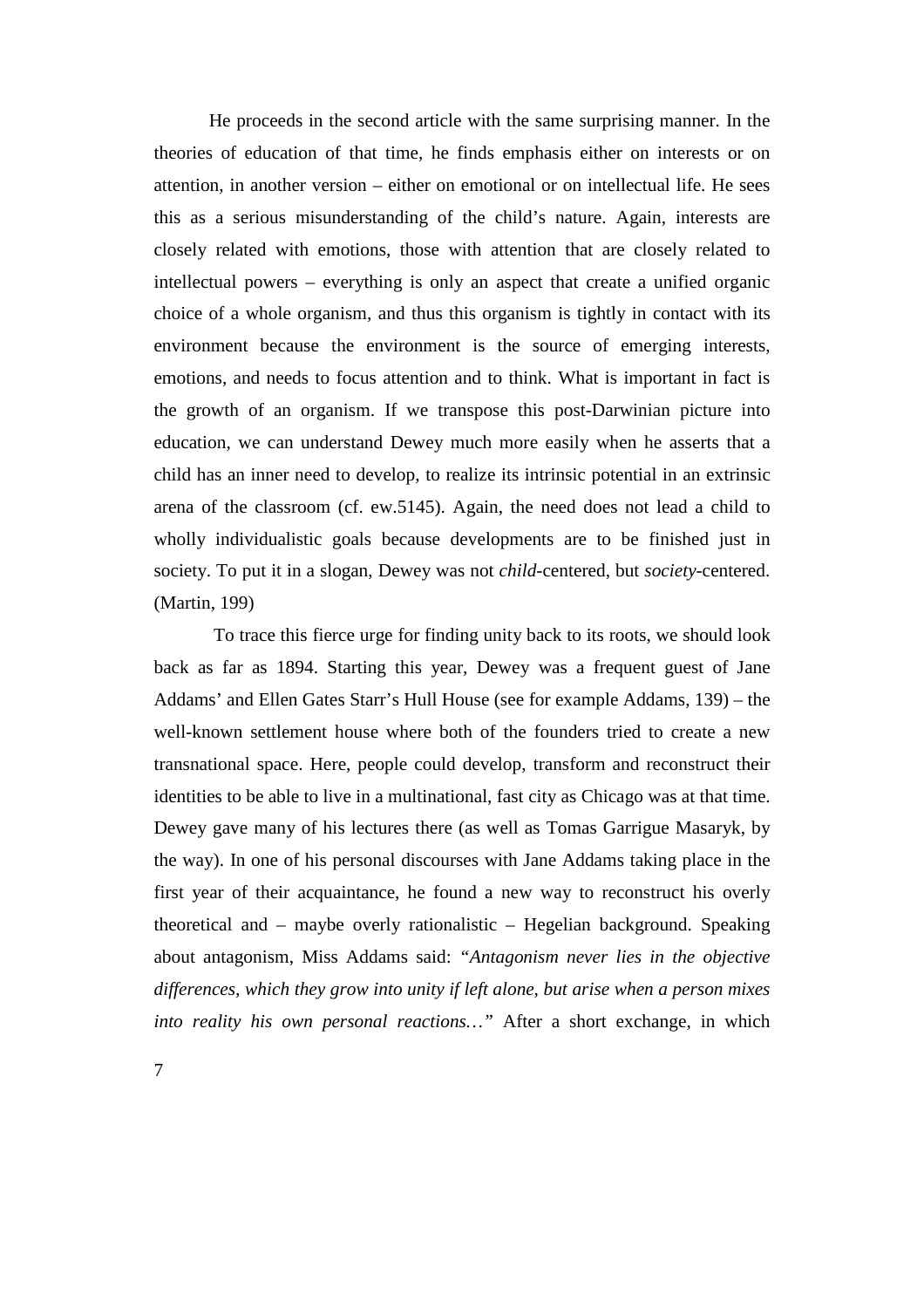Dewey defended the classical Hegelian belief that conflicts are a necessary stage that should be reconciled into unity, he said: *"But tension itself is central in life: it exists in all natural forces and growth."* Addams reacted: *"Of course, there is stress in action, but mere choosing is an entirely different thing from the unity of reality."* 

According to his own words, preserved in his letter to his wife Alice, he was perplexed. However, the next day he in another letter to Alice, he wrote: *"I have seen that I have always been interpreting the… dialectic wrong end up – the unity as the reconciliation of opposites, instead of the opposites as the unity in its growth, and thus translated physical tensions into a moral thing."* (Cited according to Marin, 164–166) That day he wrote to Addams: *"I wish to take back what I said the other night. Not only is actual antagonizing bad, but the assumption that there is or may be antagonism is bad… I'am glad that I found this out before I began start to talk on social psychology."* (Cited according to Menand, 314)

 This might be the moment when Dewey crossed the Hegelian boundaries to experimentalism and thus reached what his inestimable contribution to pragmatism is. There is a great possible unity of transactions that creates the individual and his / her / its environment. Obstacles, antagonisms, pains etc. are something what we should remove by intelligent behavior coming from a natural inclination to grow. Of course, this is a nice picture. It could be another myth. However, I have not found a better one yet. This myth is not pastel kitsch. Nobody who lives from this picture thinks that everything turns out well. As Dewey during all his live, we have to fight for a better future, clear away the obstacles and make room for our growth and the growth of others.

 This picture is much more promising for me than the picture of Richard Rorty. Of course, Rorty's picture shares many features with Dewey's, though in Rorty case social hope is built on the utopians' idea of existence. Literate people could suggest a better future because they have read many interesting book and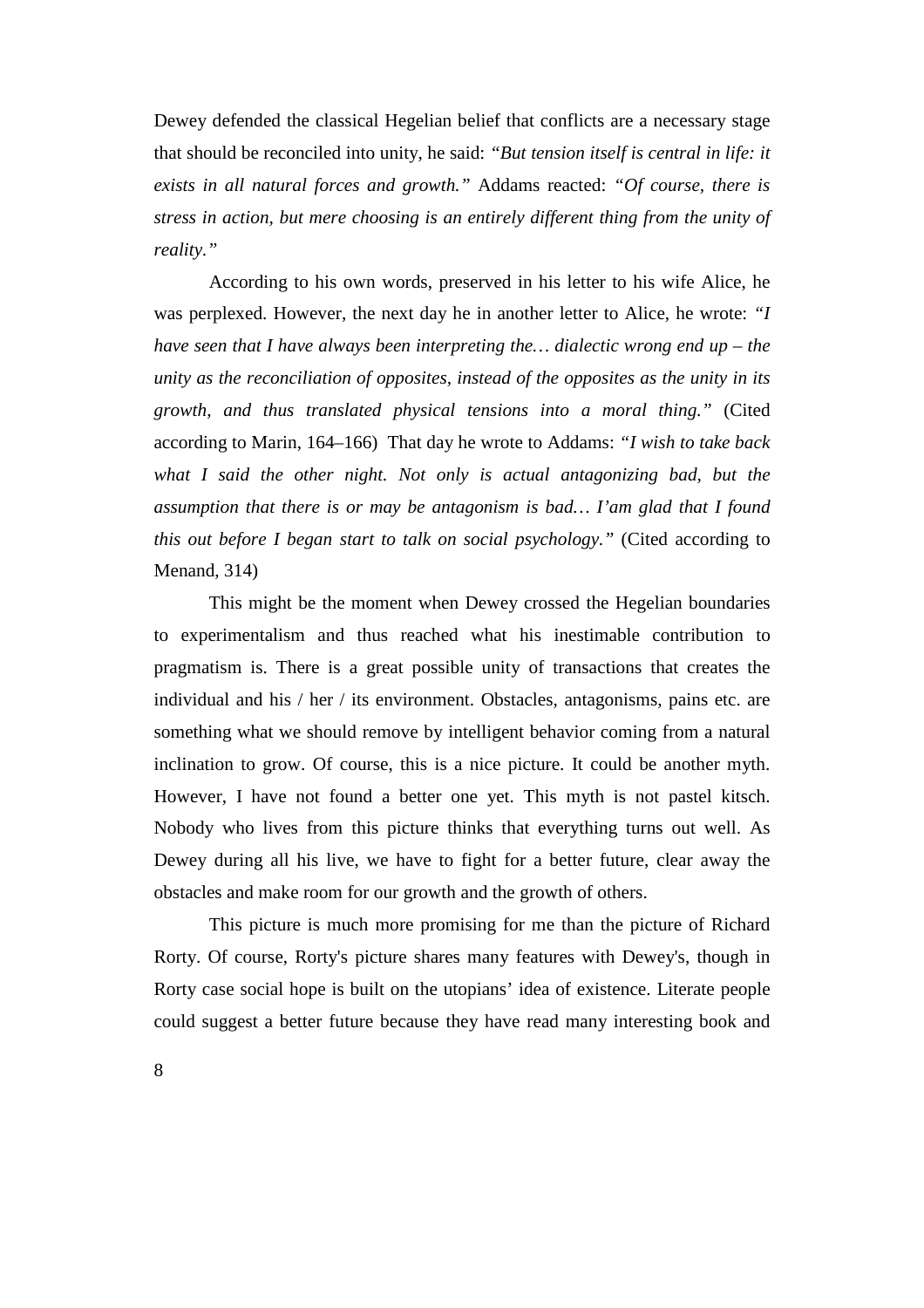spoken with many different people (cf. Rorty, 1999). In this aspect also, Rorty relies on language and linguistic communication too strongly. On the contrary, Dewey's hope lies much deeper, already in a biological (or pseudo-biological) level – in the level of instincts, predispositions and reactions. Linguistic communication, writing and reading are only the peak of the process by which an organism changes itself or its environment in order to grow. In Dewey's hope, small babies as well as mentally weakened people could be part of this democratic process of growth. In a similar manner, a laborer that has read only one book in his life and has been working in a factory during all his adult days could inspire me if he does an unexpected move in a certain situation and this move could then be transformed into an intelligent behavior that will clear away some obstacles. Many theorists underestimate this basis and unconsciously created what I call the "democracy of intellectuals". The (pseudo-)biological level of hope found its strong articulation in Dewey's theory of education.

### **4. Dewey's educational theory**

In his Democracy and Education, Dewey wrote:

"*If we are willing to conceive education as the process of forming fundamental dispositions, intellectual and emotional, toward nature and fellow-man, philosophy could be defined* as the general theory of education…" (MW:9.58)

 In the first chapter of the book, Dewey defines education as the whole lifespan process that grows up from instincts and continues into complex strategy by the help of which an organism adjusts itself to the biological and the social environment thanks to the techniques of transformation of itself or of the surroundings. The chapter bears the impressive title "Education as Necessity of Life". After centuries, Dewey returned philosophy into the center of events in this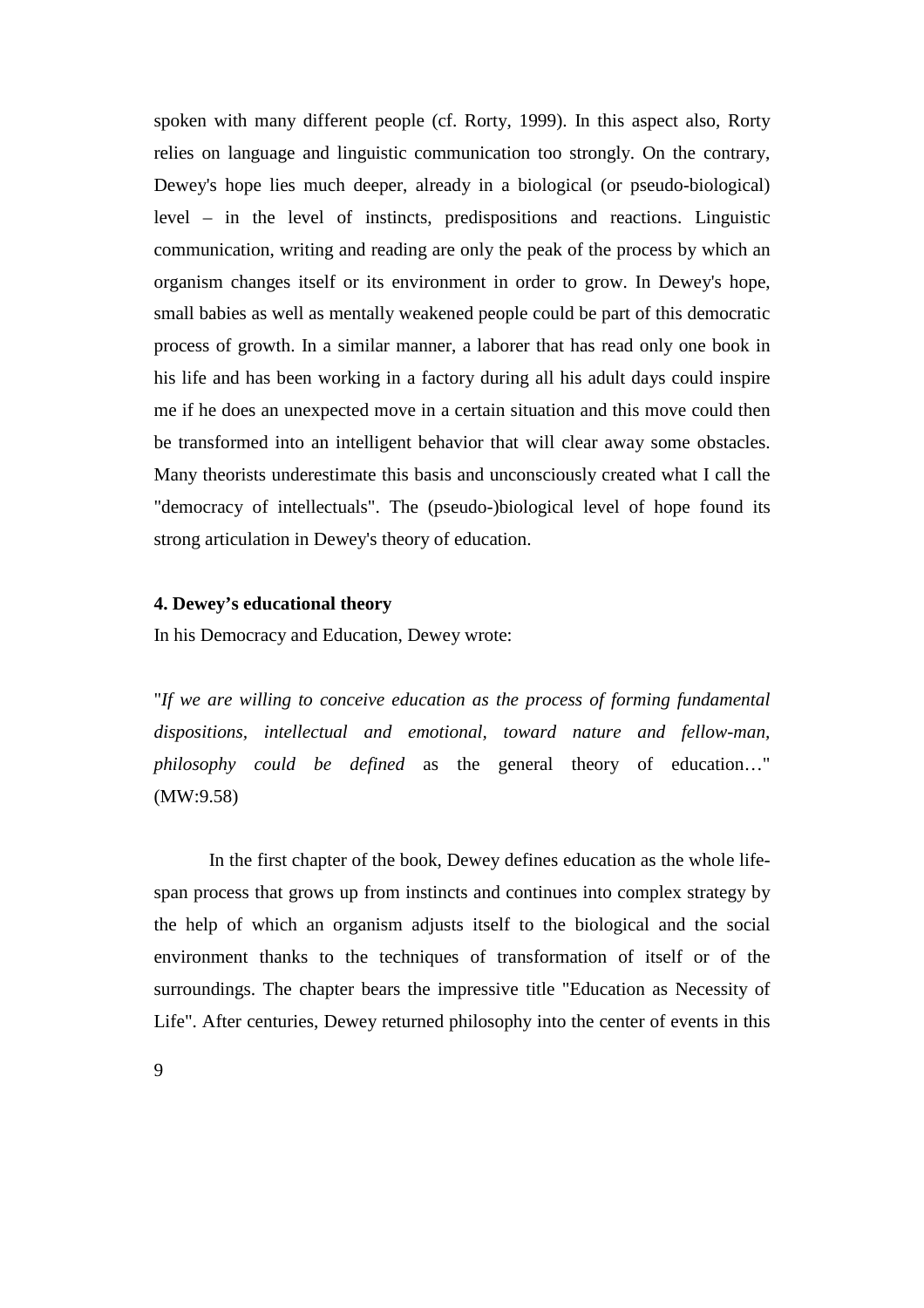manner. Philosophy is, in his mind, not the Queen that looks down at sciences and controls their researches and their products. On the contrary, it penetrates the whole life – as it had done from time immemorial until its transformation into a specialized discipline without its own professional field. Philosophy as education is not a technical discipline that will die because of its distance from real life. It is an inseparable aspect of life (cf. mw: 9.4–7).

 What is important in the education of youth is important for adults on the one hand and for all lower organisms on the other. In this respect, there is the philogenetic as well as the ontogenetic continuity there. The development does not take place by the direct conveyance of beliefs, emotions, and knowledge, but indirectly through the intermediary of the environment. (Cf. mw: 9.26) This means that besides the fact that education needs respect for surroundings, the organism can not be separate from its environment without stopping prosperity or dying. Not words, not instructions, not language games without the form of life, but transactions with the environment can force us to learn something, to fix what is useful and lead us to our goals, and to avoid things and habits that multiply problems and obstacles in the way of growth.

 Transactions between the organism and its environment are motors of its growth and thus are the base not only for this theory of education, but also for all of Dewey's philosophy in general. Transactions precede the differentiation of the organism and the environment. Again, we could see that there are relations but there are not separate things. We could note at this moment that communication is a nice example of relationality. I would gladly agree with the person if he or she does not only do linguistic communication in the mind. Identifying communication as linguistic communication might be the reason why Dewey used the term "interchange" instead of the term "communication" and from *Expereince and Nature* on the term "transactions". If we put too much emphasis on linguistic communication, we separate the mute from the speaking, the unconscious from what is imbued by awareness, instincts and habits from intelligence. Thus, we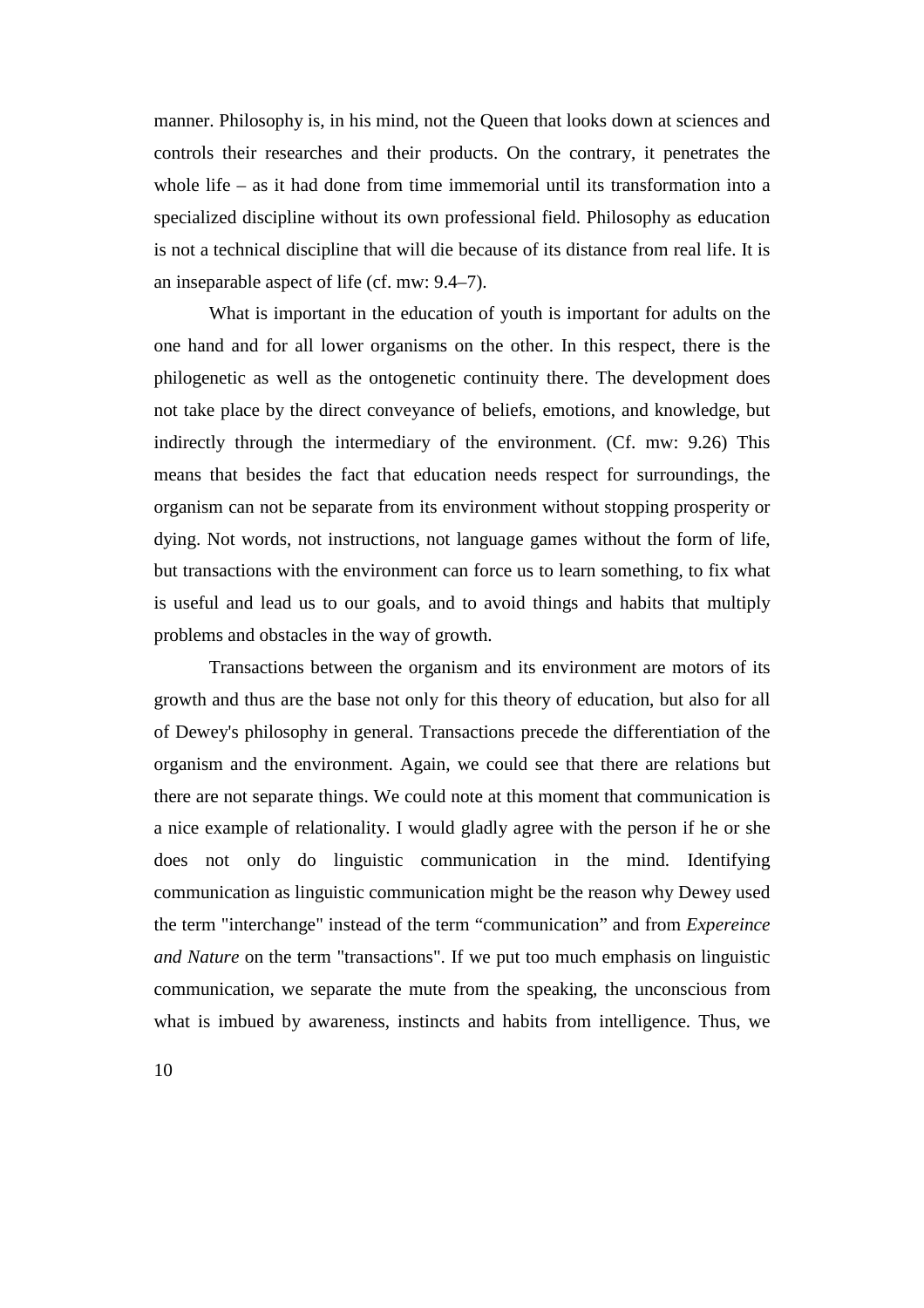would separate what Dewey – being inspired by the best of Darwin – links together.

 Dewey's originality lies just in his effort to see the continuity of all. In educational theory, his fundamental rule expresses this effort when Dewey says: educators have to exercise an influence on their pupils or students through arranging the environment. In this relation, James Garrison wrote:

"*Many 'progressive' educators have erroneously claimed that Dewey demanded a 'student-centered' education. In his view, however, the act of teaching must coordinate teacher, student and subject matter*."

(Garrison, 69)

And Dewey says directly in his *Democracy and Education*:

"*Method means that arrangement of subject matter which makes it most effective in use. Never is method something outside of the material… Method is the effective direction of subject matter to desired results…*" (mw: 9.172)

I will not continue in this educationalist direction. What I want to show here by these citations is Dewey's persistent effort to hold together what our tradition sees as separated in principle. Humans, bodies, things, environment, subject matter, growth, educators and students are not separated things. Dewey's message is: there is one thing and it has thousands and millions aspects, features. It is not easy to adopt this picture and alter the traditional one by it. I could document it by the misunderstandings of Dewey in my country. In the first third of the 20th century, some Czech translations of Dewey's books on education appeared because John Dewey was the favorite among Czech educational theorists. Unfortunately, not among Czech philosophers – with the rare exception of Karel Čapek whose

11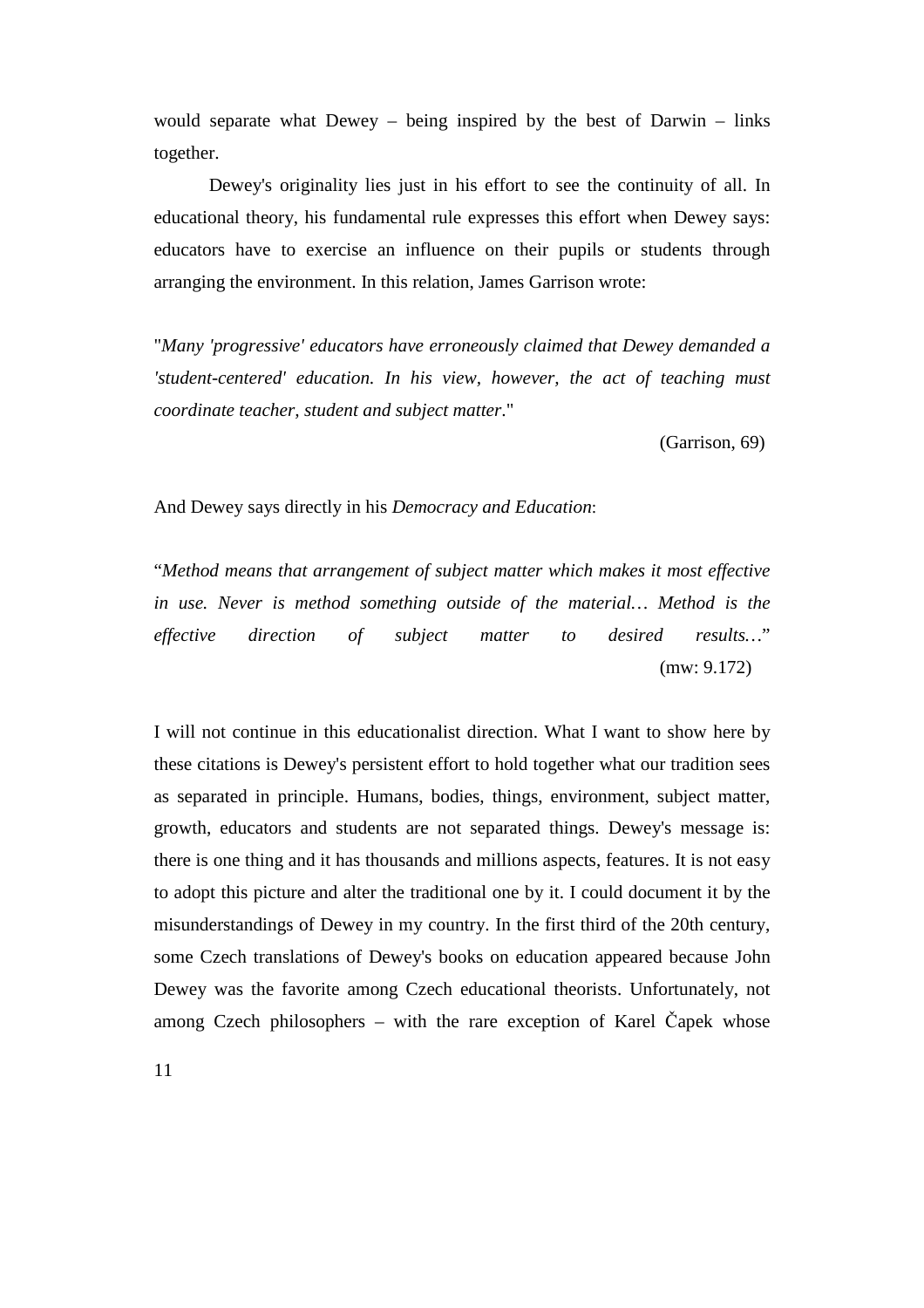dissertation theses about pragmatism is one of the best introductions to pragmatic thinking that I have ever read. Nonetheless, Čapek became writer and his philosophical knowledge influenced the Czechs only minimally. That might be the reason why no one of Czech educators who were interested in Dewey's theory understood his philosophy of education well, and Dewey's educational theory therefore became later the synonym of a one-sided child-centered approach and thus was abandoned as being too idealistic and inapplicable in the real life.

 I understand that it might be hard to adopt this picture because it sounds as a new type of mysticism. It is mysticism, in a sense, but if we take it pragmatically we can see how practical this mysticism is and how many useful applications it could bring.

# **5. Rorty on Education**

 In some parts of his work, Rorty wrote on education. For example, the last book of *Philosophy and the Mirror of Nature* (Rorty, 1980) is devoted to this subject. Here, Rorty expressed his notion of edifying philosophy. He meant education that philosophy could provide us after purifying itself from a foolish dream about its role as the Queen of sciences. This is the nice part and I regret that Rorty did not develop this conception in length throughout his further books. On the other hand, it is another level – more specific – than which Dewey had in mind in the passages we cited above.

 The process of self-creation that began to be his central idea from *Contingency, Irony, and Solidarity* (Rorty, 1989) could be interpreted also as an educational theme. Nonetheless, I do not see the same unifying aspiration as in Dewey's effort. Moreover, in this idea I see a manifestation of Rorty's unpragmatic position. In Rorty's system, we should think about self-creation only in the background of the private sphere. Since self-creation could be harmful for other fellow-citizens, we should practice it only in the private sphere. I read the relation between self-creation and the private sphere as a display of Rorty's self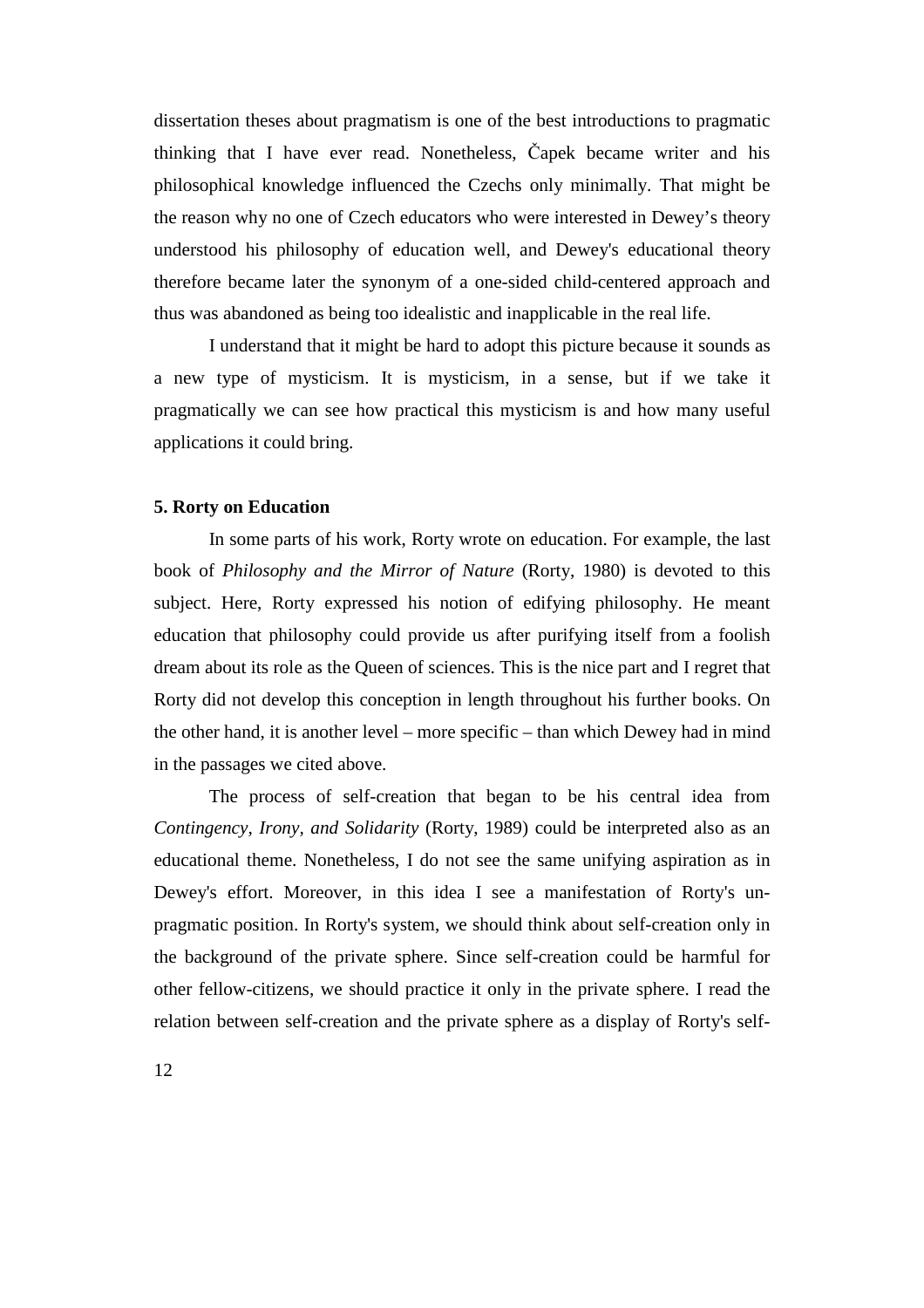despair. It looks like as if he told us: this is the only way to grow and not to hurt others – the strict separation of our lives between the two almost impermeable spheres. Not only that this move negates some of our relations to others and to the environment, it splits our selves as well. We can speak in this way about the public Rorty and the private Rorty, the public Šíp and the private Šíp. Dewey's conception of community and its growth as a growth of all its parts is imbued by the Rortyan positive utopia much more than Rorty's thoughts themselves. (For this see James Campbell's condense but highly informative text: *Dewey's Conception of Community* – Campbell, 23–42.)

 Still, I have found the article on education in Rorty's *Philosophy and Social Hope*. It bears the title *Education as Socialization and as Individualization* (Rorty, 1999, 114–126). It has the characteristical features of Rorty's texts. At first glance, it seems to be written in an easy manner, but in fact the impressive and tricky style through which Rorty can express complicated reality in perfect, understandable order is there, operating.

 I will attempt to outline the argumentative skeleton of the text now. It starts with the depiction of debates on education that took place a short time before in American journals and some then-recent books. Rorty transposes the debates in a more simple frame when he portrays the quarrel as the quarrel between the American left and the American right. The left sees the problem of national education in the fact that it does not provide American students with the sufficient room to pursue their true selves. The right thinks that the problem lays in the fact that education does not follow the truth (the true meanings, the true values, and the true beauty). Rorty then summarizes it by saying that there is a problem in these two points of view. Both are wrong because they operate on the truth–freedom scale. The right believes that we need to reach the truth and then we get to the true freedom, the left believes that we need more freedom to reach the truth, in this case the true self. But, according to Rorty, there are no true selves as well as there is no truth independent of communication among humans.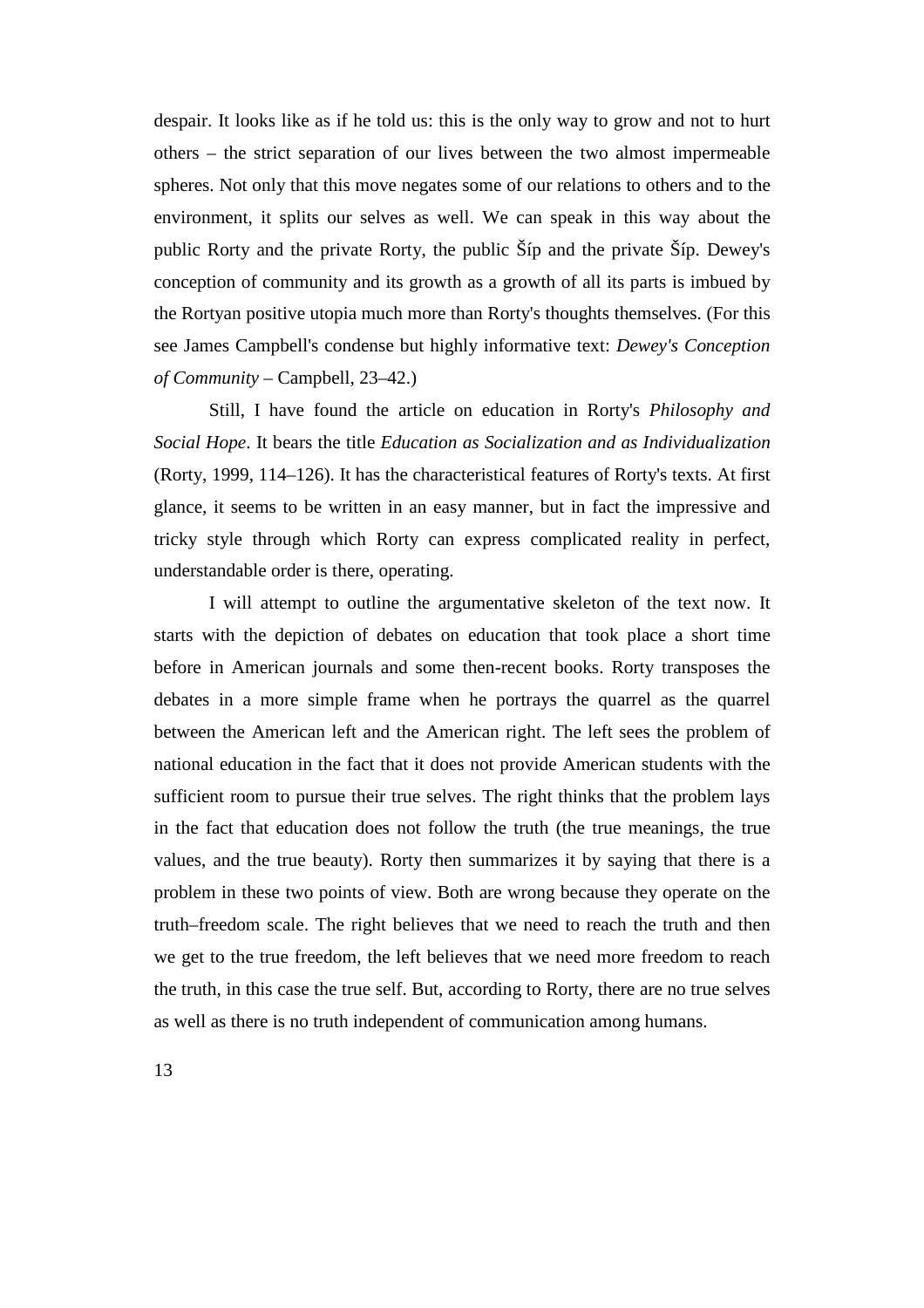This figure that simplifies complex reality into a line where the extremes represent the bad beliefs and the middle represent the right, Rorty's position is not surprising in his text. He uses it many times in that period. (Rorty wrote this educational text in 1989.) In *Trotsky and Wild Orchids* he uses the same division between the rightist and leftist critics of his views (see Rorty 1999, 3–7). In *Contingency*, he uses the line in a way which says that Foucault represents the ironist, who did not want to be liberal enough, and on the contrary, Habermas represents the liberal that is not able to be ironic, and Rorty represents the right middle (cf. Rorty 1989, 63–68).

 Rorty constructs this similar middle position in the educational text. He argues that both did not catch the apparent fact that education covers two processes – socialization and individualization. We need both, he says. The right could have its share of truth when it asserts that we must instruct our students, but only in elementary and high schools. And the left could have its share of truth when it asserts that education should set students free in their thinking, but before that the students should be socialized and that is the reason why individualization should begin in colleges and not in elementary and high schools.

### **6. Putting Dewey first**

 Through the whole text, Rorty calls for Dewey's thoughts. In the part where he paradoxically defended "the pilling up of information", Rorty writes the next lines that moved me:

"*But I doubt that it ever occurred to Dewey that a day would come when students could graduate from an American high school not knowing who came first, Plato or Shakespeare, Napoleon or Lincoln, Frederick Douglas or Martin Luther King, Jr*."

(Rorty, 1999, 121)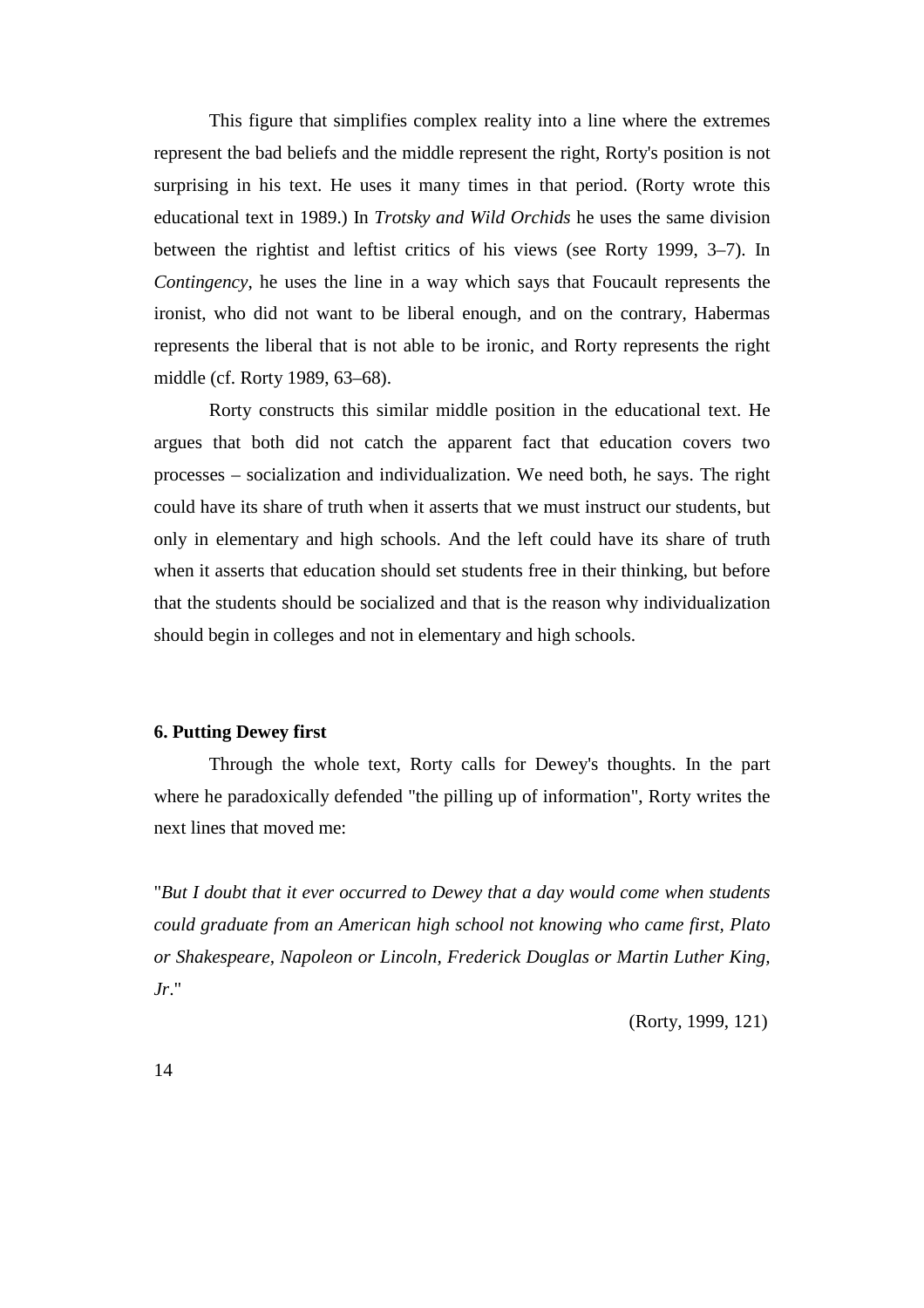The lines move me because I am a former high school teacher and I often suffered from a deep mental pain when "A" levels students of my colleagues did not know anything about Plato, or about the beginning of WWI, or about the transition from traditional to modern society. I suffered much more when I moved on to teach at university and I realized that some of university students did not know what came first, Antiquity or the Middle Ages, the Bronze Age or the Early Modern Period. With this bitter memory, I started again to put Rorty first before Dewey.

 In the end, I realized that I had started to think in the way of people obsessed by the picture of the separate things. I am afraid that we can not divorce socialization from individualization according to division into lower and higher education so easily and then mechanically pile up youngsters by information. The right Deweyan answer is:

- during all his or her life, everybody passes through the continual process of becoming a full-fledged human being, which's aspects are, among others, socialization and individualization;

- emphasis on socialization or on individualization are moveable according to the situation;

- movable both in axis, in the individual life and in the period; sometimes deep individualization arrives before entering the college because the young person meets something for which society did not prepare him or her, sometimes adults have to pass through hard re-socialization because the world suddenly and completely changes.

 To sum up, we can say that just because we are in a constant process of socialization (as well as our students) we should change our approaches when our familiar world is changing rapidly. Our task is not the question of how to pile up the young by information and in what age we should do it, but to think how we could change the environment of our students in a way so they are able to see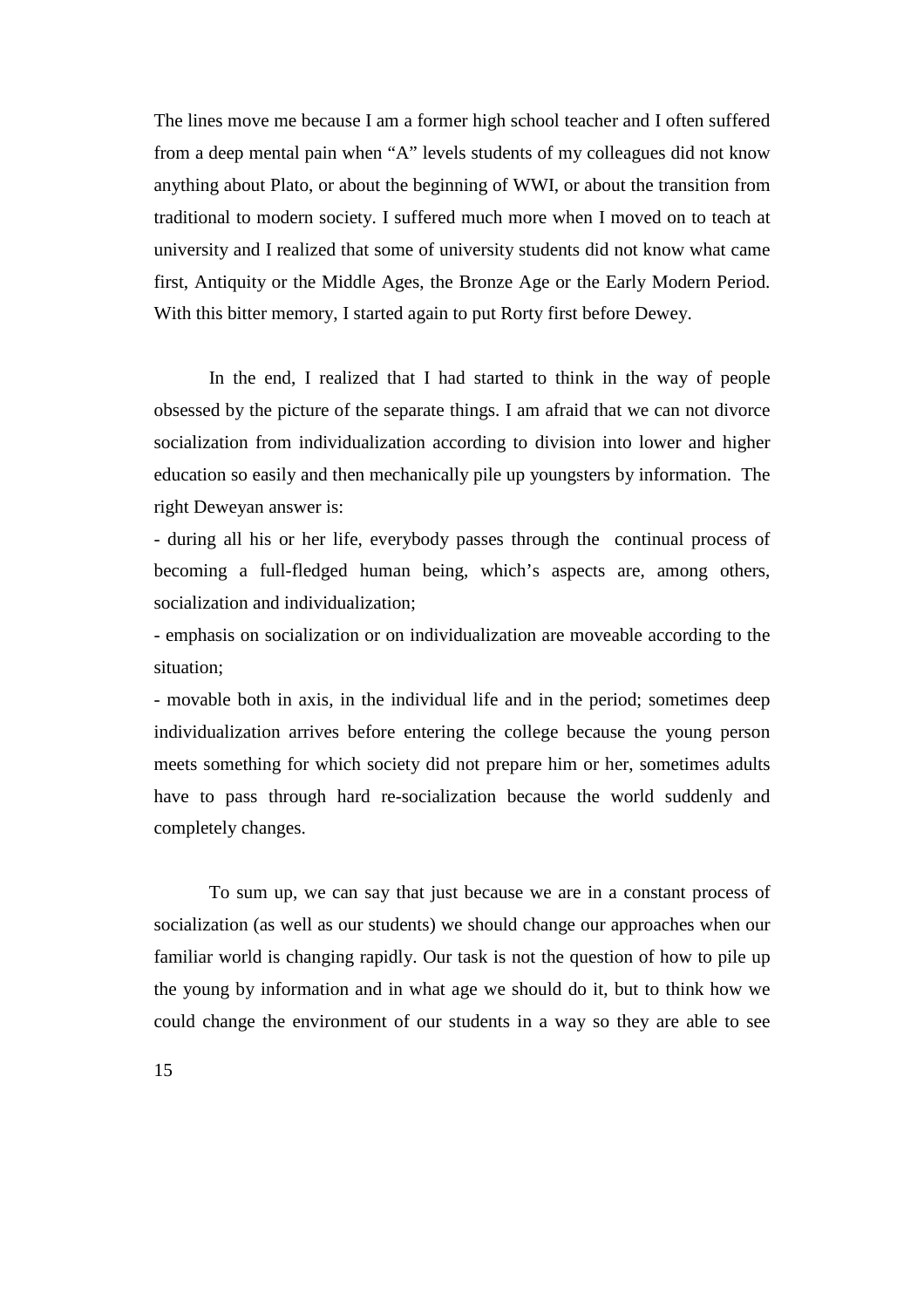importance in things, names, and events as we do. If we will not be able to find this track our students will become estranged from us as well as the generation of Sixties became estranged with the generation of their parents.

 In relations to this possibility, I am afraid that the distance would be much more enormous because we are starting to pass through a deep global change of the world. Our world is changing from the world of modern national state to the world of risky society with a small room for national feelings and traditional identities. In this context, Dewey's unifying model fills us with a more hopeful vision than Rorty's.

### **References:**

- Addams, J. *Twenty Years at Hull-House.* Urbana and Chicago: University of Illinois Press, 1990.
- Campbell, J. Dewey's Conception of Community. In: Hickman, L. A. *Reading Dewey: Interpretation for Postmodern Generation*. Bloomington and Indianapolis: Indiana University Press, 1998, pp. 23–42.
- Dewey, J. *The Collective Works of John Dewey, 1882–1953,* The Electronic Edition. Hickman, L. A. (ed.). Charlottesville, Virginia: Intelex Corp. 1996.
- Garrison, J. W. John Dewey's Philosophy as Education. In: Hickman, L. A. *Reading Dewey: Interpretation for Postmodern Generation*. Bloomington and Indianopolis: Indiana University Press, 1998, pp. 62–81.
- Hickman, L. A. *Reading Dewey: Interpretation for Postmodern Generation*. Bloomington and Indianopolis: Indiana University Press, 1998.
- Martin, J. *The Education of John Dewey*. New York: Columbia University Press, 2002.